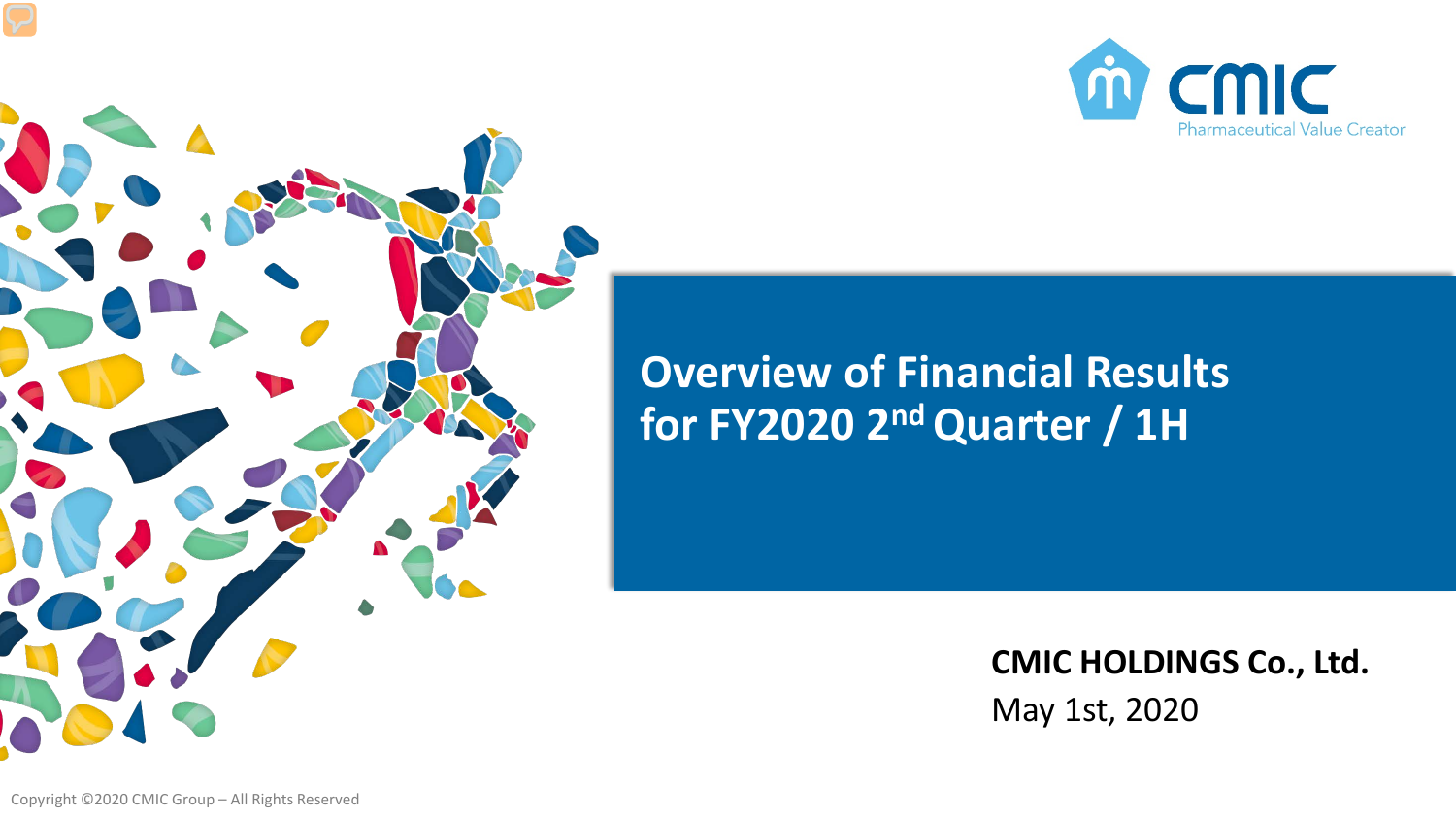## **Business segments and group companies** Blue indicates overseas. \*indicates affiliated company



| Segment                              | <b>Products and services</b>                                                                                                                                                                                                                         | CMIC Group companies (as of end of Mar. 2020)                                                                                                                                                                                                                                                                                                                                                                                                                                                                                                |
|--------------------------------------|------------------------------------------------------------------------------------------------------------------------------------------------------------------------------------------------------------------------------------------------------|----------------------------------------------------------------------------------------------------------------------------------------------------------------------------------------------------------------------------------------------------------------------------------------------------------------------------------------------------------------------------------------------------------------------------------------------------------------------------------------------------------------------------------------------|
| <b>CRO</b><br><b>Business</b>        | Services related to pharmaceutical development support and analytical chemistry services                                                                                                                                                             | CMIC HOLDINGS Co., Ltd.<br>CMIC Co., Ltd.<br>CMIC ShiftZero K.K.<br><b>CMIC Korea Co., Ltd.</b><br>CMIC ASIA-PACIFIC, PTE. LTD.<br>CMIC ASIA PACIFIC (MALAYSIA) SDN. BHD.<br><b>CMIC Asia-Pacific (Hong Kong) Limited</b><br>CMIC ASIA-PACIFIC (PHILIPPINES), INC.<br>CMIC ASIA-PACIFIC (AUSTRALIA) PTY LTD<br>CMIC (Beijing) Pharmaceutical Services Co., Ltd.<br>CMIC (Beijing) Co., Ltd.<br>CMIC DATA SCIENCE VIETNAM COMPANY LIMITED<br>CMIC Pharma Science Co., Ltd.<br>CMIC, INC.<br>CMIC (Suzhou) Pharmaceutical Technology Co., Ltd. |
| <b>CDMO</b><br><b>Business</b>       | Services related to drug formulation development and manufacturing support, from<br>formulation design to investigational new drug manufacturing to commercial production of<br>ethical drugs and nonprescription drugs for pharmaceutical companies | CMIC CMO Co., Ltd.<br>CMIC CMO NISHINE Co., Ltd.<br>CMIC CMO Korea Co., Ltd.<br><b>CMIC CMO USA Corporation</b><br>CMIC JSR Biologics Co., Ltd.*                                                                                                                                                                                                                                                                                                                                                                                             |
| <b>CSO</b><br><b>Business</b>        | Services provided to pharma companies related to sales & marketing support                                                                                                                                                                           | CMIC Ashfield Co., Ltd.<br>McCann MDS Inc.*                                                                                                                                                                                                                                                                                                                                                                                                                                                                                                  |
| <b>Healthcare</b><br><b>Business</b> | SMO services, healthcare services related to treating, maintaining, and<br>promoting the health for medical institutions, patients and general consumer,<br>and services related to BPO and human resources                                          | CMIC HealthCare Institute Co., Ltd.<br>CMIC Career Co., Ltd.<br>CMIC Well Co., Ltd.                                                                                                                                                                                                                                                                                                                                                                                                                                                          |
| <b>IPM</b><br><b>Business</b>        | Provision of new business solution to pharmaceutical companies that combines the system<br>to support all value chains and manufacturing authorization and other licenses (intellectual<br>properties) held by CMIC Group                            | CMIC HOLDINGS Co., Ltd.<br>CMIC CMO Co., Ltd.<br>OrphanPacific, Inc.                                                                                                                                                                                                                                                                                                                                                                                                                                                                         |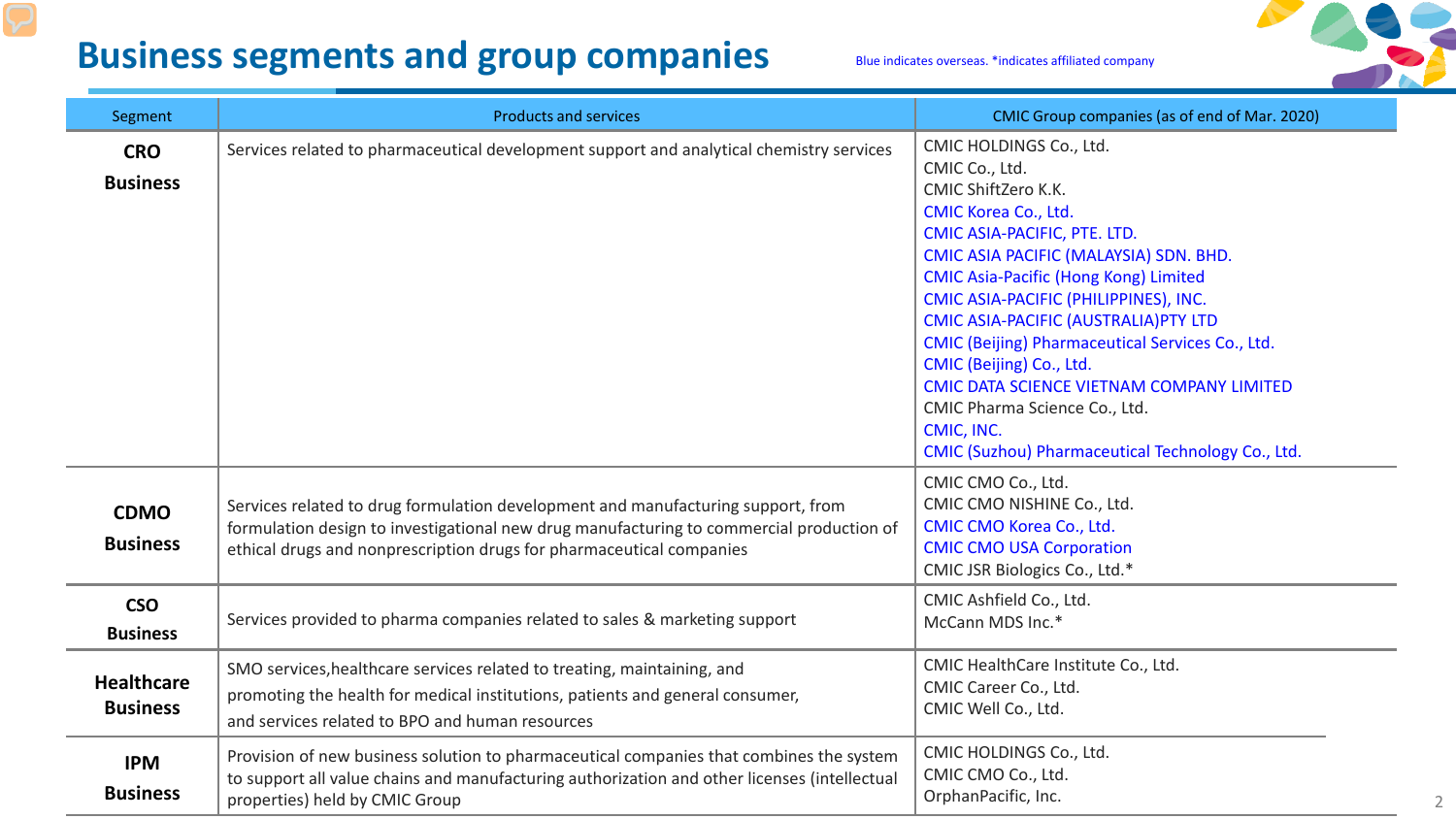

## **Push forward focus activities "2019-2021 Mid-term Plan"**

- $\blacklozenge$  In addition to the PVC model, we will accelerate the IPM solution business that combines the marketing authorization licenses
	- ・Increasing need for IPM platform from overseas pharmaceutical companies
- ◆ Strengthening Area Competitiveness and promoting Globalization
	- ・Expansion of Asian bases
- ◆Creation of healthcare business
	- ・Promotion of the electronic prescription record service "harmo" , heat stress measurement system, self-inspection service "SelCheck"

# **Deal with COVID-19**

- ◆Continue existing contracted projects in each business, while activities are limited such as restrictions on visits to medical institutions.
	- ・For clinical trial, continue existing projects and respond to postponement and cancellation of new development projects
- ◆COVID-19 related work and support activities
	- ・Support for clinical trials and production of anti-influenza virus drug "Avigan® Tablets"
	- ・Sales of antibody test kit for COVID-19 research
	- ・Distribution of COVID-19 related information from " harmo"

# **Introduction of Shareholder Benefit Program**

◆Introduce for shareholders as holding 100 shares (one unit) or more in our shareholder register as of March 31, 2020.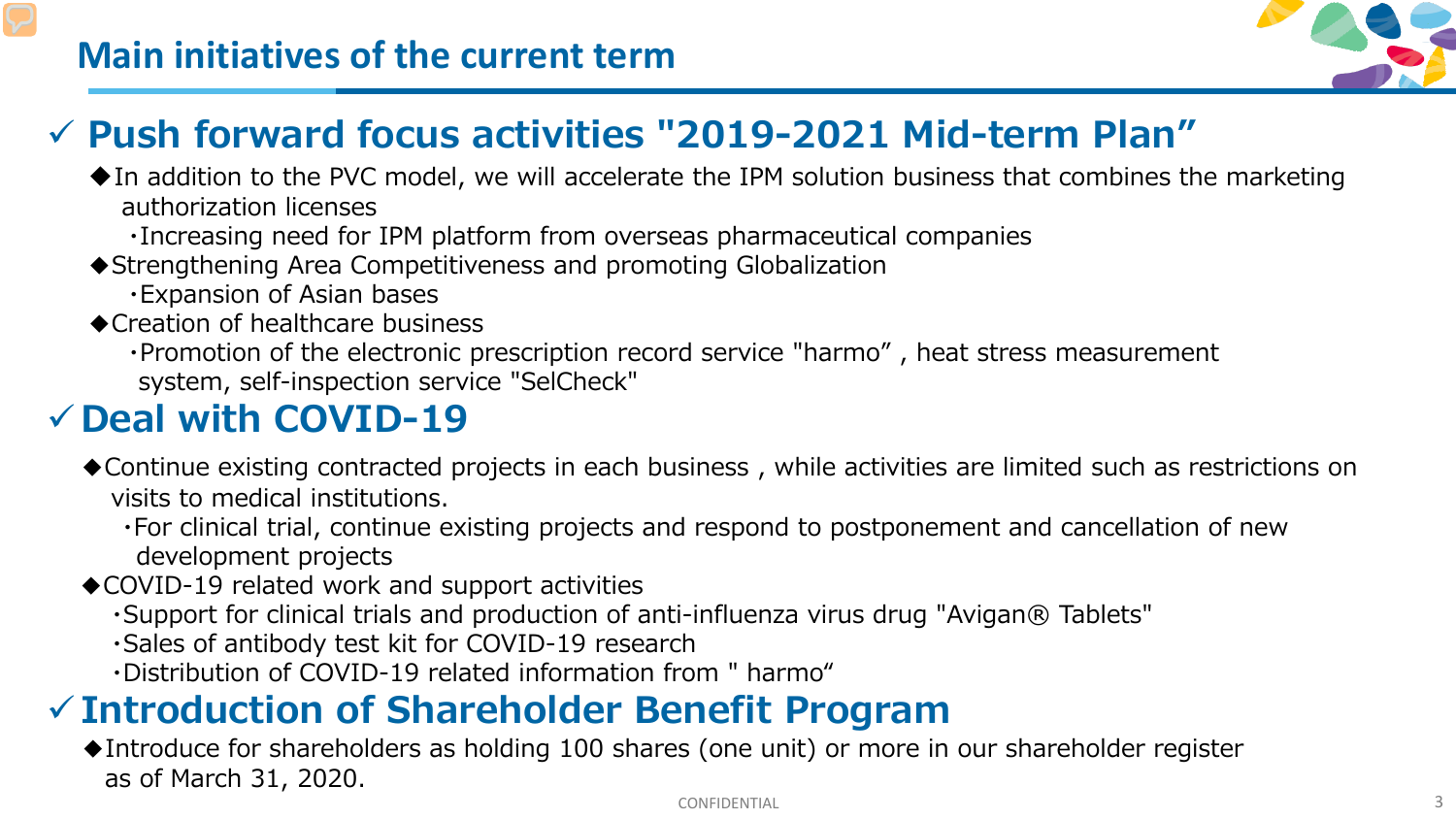#### **CRO Business**

- ► Promotion of Virtual Clinical Trial (Joint development of Virtual Clinical Trial system with MICIN)
- ► Utilization of Real World Data (CMIC and SUSMED launch simplified analytics solutions for big data using AI)

#### **CDMO Business**

- ▶ Promoting our order-receiving activities for the injectable drug manufacturing facility in Ashikaga
- ► Expansion of US production capability

#### **CSO Business**

- ► Fostering MRs with advanced expertise and detailing skills
- $\blacktriangleright$  Expand services in the field of medical affairs

#### **Healthcare Business**

- ► As of January 2020, SMO and a healthcare information service subsidiary were merged. Creating new healthcare business by fusing expertise in clinical trial support with disease prevention / health information and IT technology
- ► Promoting the development of the "harmo" business , the electronic prescription record service

#### **IPM Business**

► Supported foreign pharmaceutical companies entering the Japanese market through provision of the IPM platform

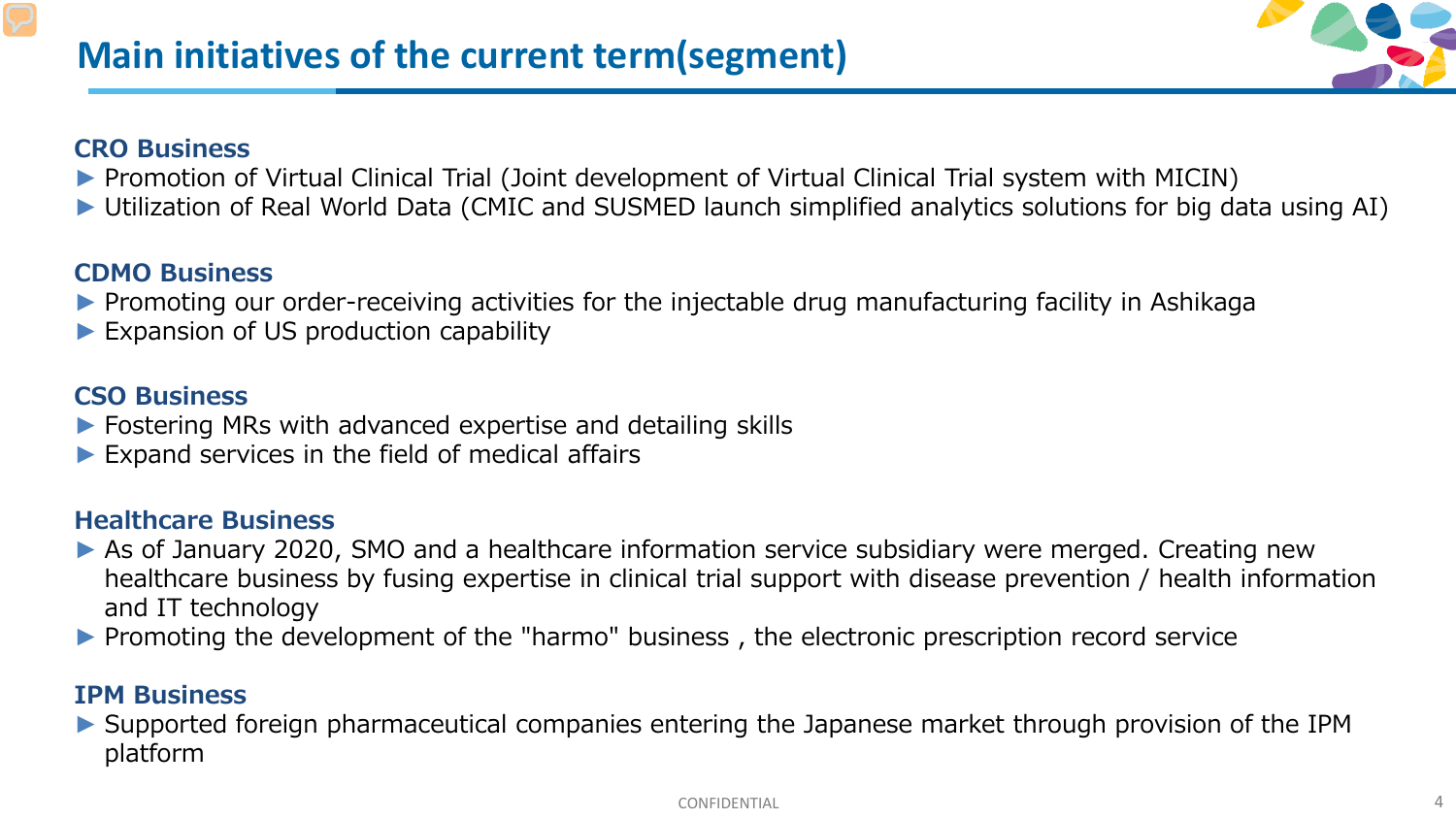### **Consolidated income statement(overview)**



|                                                      | 2019/1H      |                      | 2020/1H      |                      |               |                   |
|------------------------------------------------------|--------------|----------------------|--------------|----------------------|---------------|-------------------|
|                                                      | Amount       | Composition<br>ratio | Amount       | Composition<br>ratio | YoY<br>change | Percent<br>Change |
|                                                      | (¥ millions) | (9/0)                | (¥ millions) | (9/0)                | (¥ millions)  | (9/0)             |
| <b>Sales</b>                                         | 36,633       | 100.0                | 38,958       | 100.0                | 2,324         | 6.3               |
| <b>Operating</b><br>income                           | 2,879        | 7.9                  | 1,970        | 5.1                  | (908)         | (31.6)            |
| <b>Ordinary</b><br>income                            | 2,661        | 7.3                  | 2,368        | 6.1                  | (292)         | (11.0)            |
| <b>Profit</b><br>attributable to<br>owners of parent | 1,536        | 4.2                  | 1,479        | 3.8                  | (56)          | (3.7)             |
| <b>Earnings per share</b>                            | ¥82.72       |                      | ¥81.86       |                      |               |                   |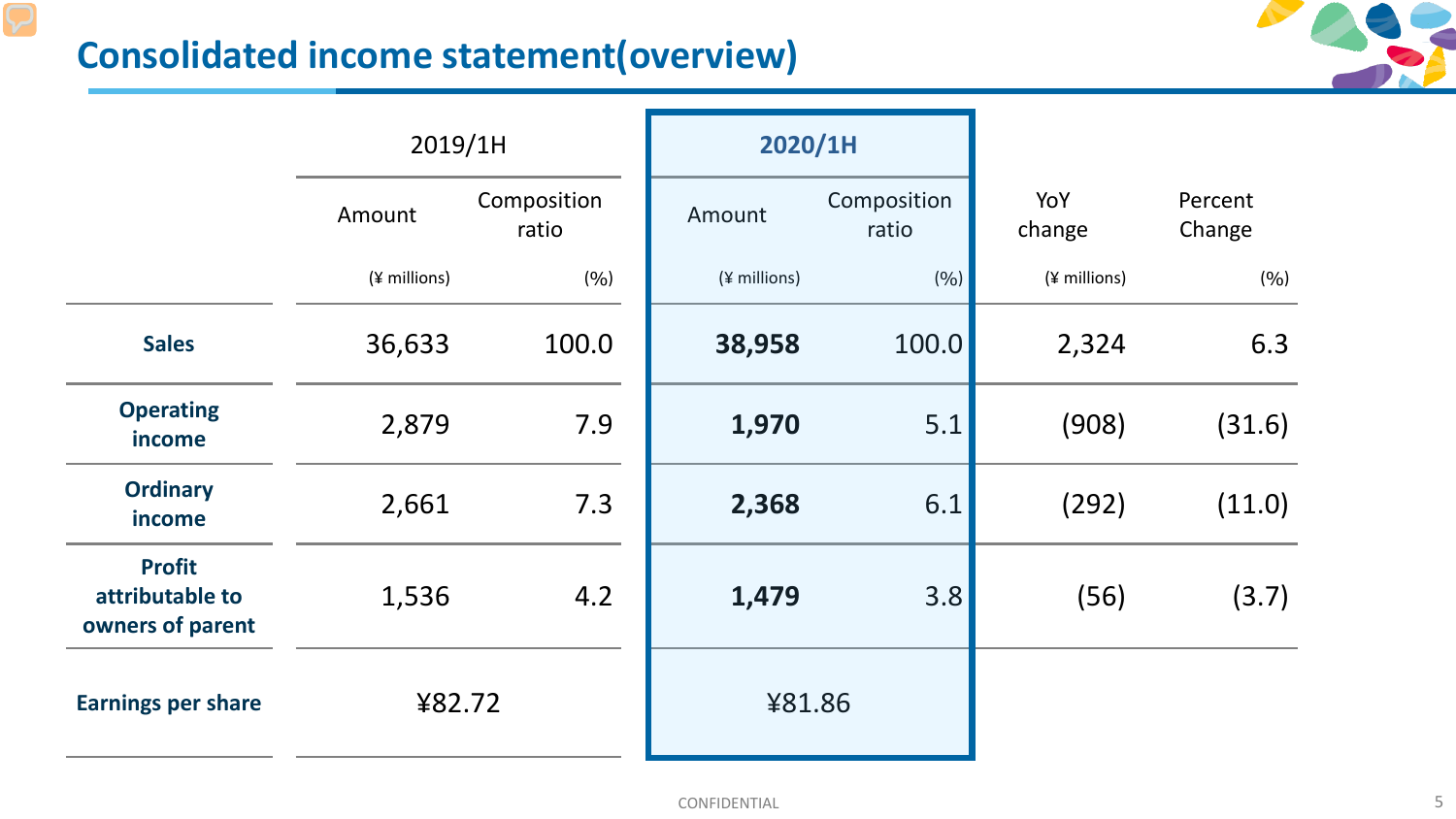### **Breakdown of Non-operating income and expenses /Extraordinary income and losses/Income taxes**



| $(*$ millions)                                                   | 2019/1H        | 2020/1H        | $(*millions)$                              | 2019/1H | 2020/1H |
|------------------------------------------------------------------|----------------|----------------|--------------------------------------------|---------|---------|
| Non-operating income                                             | 50             |                | 492 Extraordinary income                   | 6       | 5       |
| Interest income                                                  | $\overline{2}$ | $\overline{2}$ | Gain on sales of non-current               | 6       | 5       |
| Share of profit of entities<br>accounted for using equity method |                | 421            | assets                                     |         |         |
| Other                                                            | 48             | 68             | <b>Extraordinary losses</b>                | 174     | 114     |
|                                                                  |                |                | Impairment loss                            | 124     |         |
| Non-operating expenses                                           | 268            | 94             | Loss on retirement of non-current assets   | 50      | 47      |
| Interest expenses                                                | 56             | 57             | Loss on valuation of investment securities |         | 66      |
| Share of loss of entities accounted<br>for using equity method   | 108            |                |                                            |         |         |
| Foreign exchange losses                                          | 77             | 13             | Income taxes                               | 1,142   | 674     |
| Other                                                            | 25             | 23             | Current                                    | 1,035   | 684     |
|                                                                  |                |                | Deferred                                   | 107     | (10)    |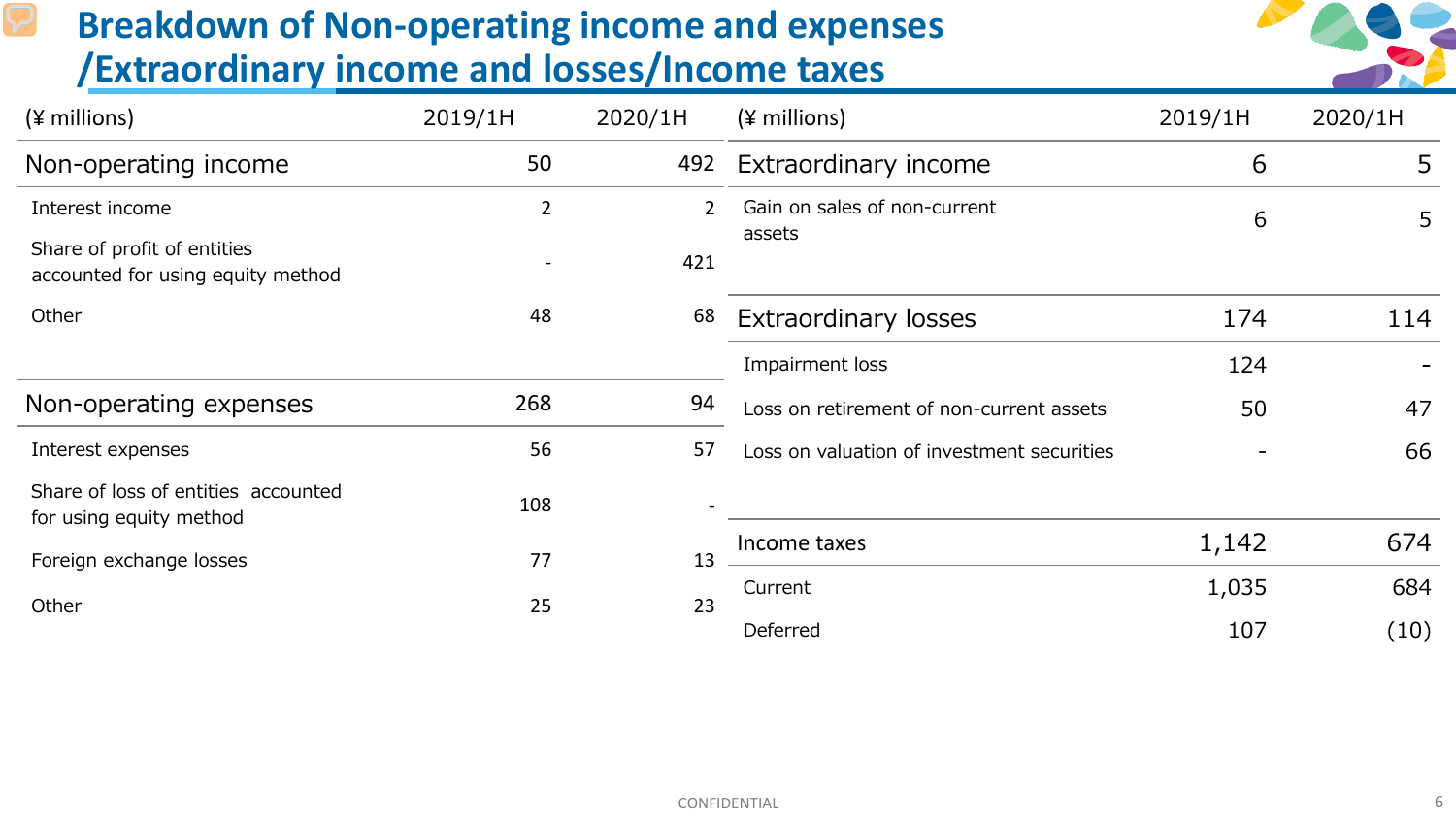

### **Sales & Operating income by segment**

|                                      |                  | 2019/1H<br>Amount (¥ millions) | 2020/1H<br>Amount (¥ millions) | Change<br>(¥ millions) | Percent<br>change (%) |
|--------------------------------------|------------------|--------------------------------|--------------------------------|------------------------|-----------------------|
| <b>CRO Business</b>                  | <b>Sales</b>     | 18,797                         | 17,898                         | (898)                  | (4.8)                 |
|                                      | Operating income | 4,143                          | 2,930                          | (1,212)                | (29.3)                |
| <b>CDMO Business</b>                 | <b>Sales</b>     | 7,724                          | 10,325                         | 2,601                  | 33.7                  |
|                                      | Operating income | (147)                          | 147                            | 294                    |                       |
| <b>CSO Business</b>                  | <b>Sales</b>     | 3,701                          | 4,313                          | 611                    | 16.5                  |
|                                      | Operating income | (33)                           | 437                            | 471                    |                       |
| <b>Healthcare</b><br><b>Business</b> | <b>Sales</b>     | 4,903                          | 4,892                          | (11)                   | (0.2)                 |
|                                      | Operating income | 579                            | 262                            | (316)                  | (54.6)                |
|                                      | <b>Sales</b>     | 1,881                          | 1,912                          | 30                     | 1.6                   |
| <b>IPM Business</b>                  | Operating income | (108)                          | 67                             | 175                    |                       |
| <b>Adjustments</b>                   | <b>Sales</b>     | (375)                          | (384)                          | (8)                    |                       |
|                                      | Operating income | (1, 553)                       | (1,875)                        | (321)                  |                       |
| <b>Consolidated</b>                  | <b>Sales</b>     | 36,633                         | 38,958                         | 2,324                  | 6.3                   |
|                                      | Operating income | 2,879                          | 1,970                          | (908)                  | (31.6)                |

during the previous year are compared using the segments after the changes as the basis.  $\sim 7\,$ The reported segment was changed. The percentage change in sales and operating income by segment versus the same period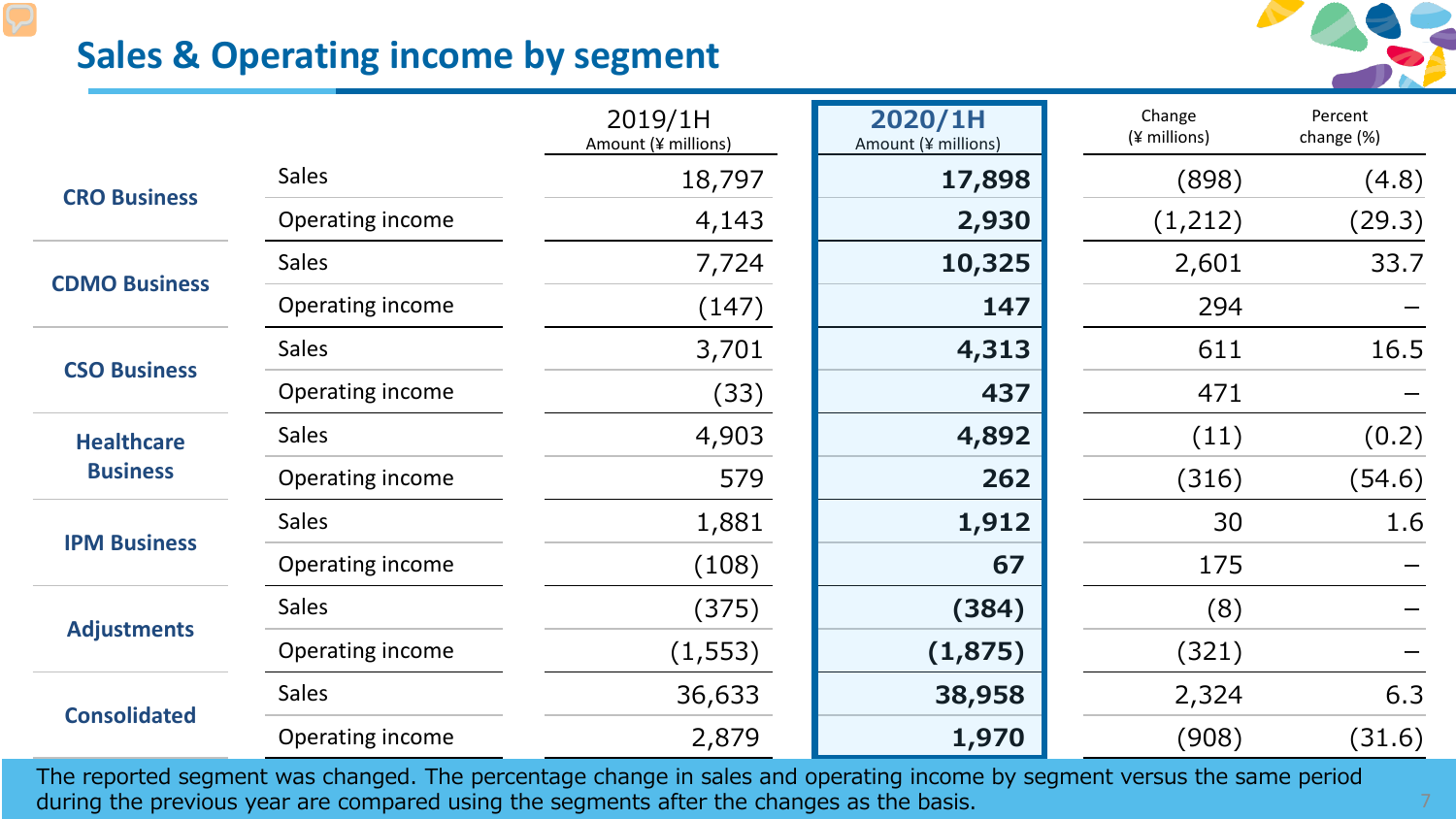

|                            | 2019/1H         |                | 2020/1H         |                   |                |                   |
|----------------------------|-----------------|----------------|-----------------|-------------------|----------------|-------------------|
|                            | Orders received | <b>Backlog</b> | Orders received | Percent<br>Change | <b>Backlog</b> | Percent<br>Change |
|                            | $(*$ millions)  | $(*$ millions) | $(*$ millions)  | (9/6)             | $(*$ millions) | (9/0)             |
| <b>CRO Business</b>        | 17,614          | 54,396         | 18,201          | 3.3               | 54,041         | (0.7)             |
| <b>CDMO Business</b>       | 8,274           | 4,409          | 9,248           | 11.8              | 4,263          | (3.3)             |
| <b>CSO Business</b>        | 5,302           | 4,863          | 4,077           | (23.1)            | 3,786          | (22.1)            |
| <b>Healthcare Business</b> | 5,861           | 11,166         | 5,313           | (9.4)             | 11,864         | 6.3               |
| <b>Total</b>               | 37,053          | 74,836         | 36,840          | (0.6)             | 73,956         | (1.2)             |

・ New orders for CSO business dropped as a rebound from the acquisition of large-scale projects from the same period of the previous year

・ Accounts for only the backlog of firm CDMO business orders. There is customer demand for scheduled orders but these are different from firm orders so we have not included these in the backlog.

• Order status is not included for IPM Business because its business conditions are different from those of contract business.  $\sim$  8  $\,$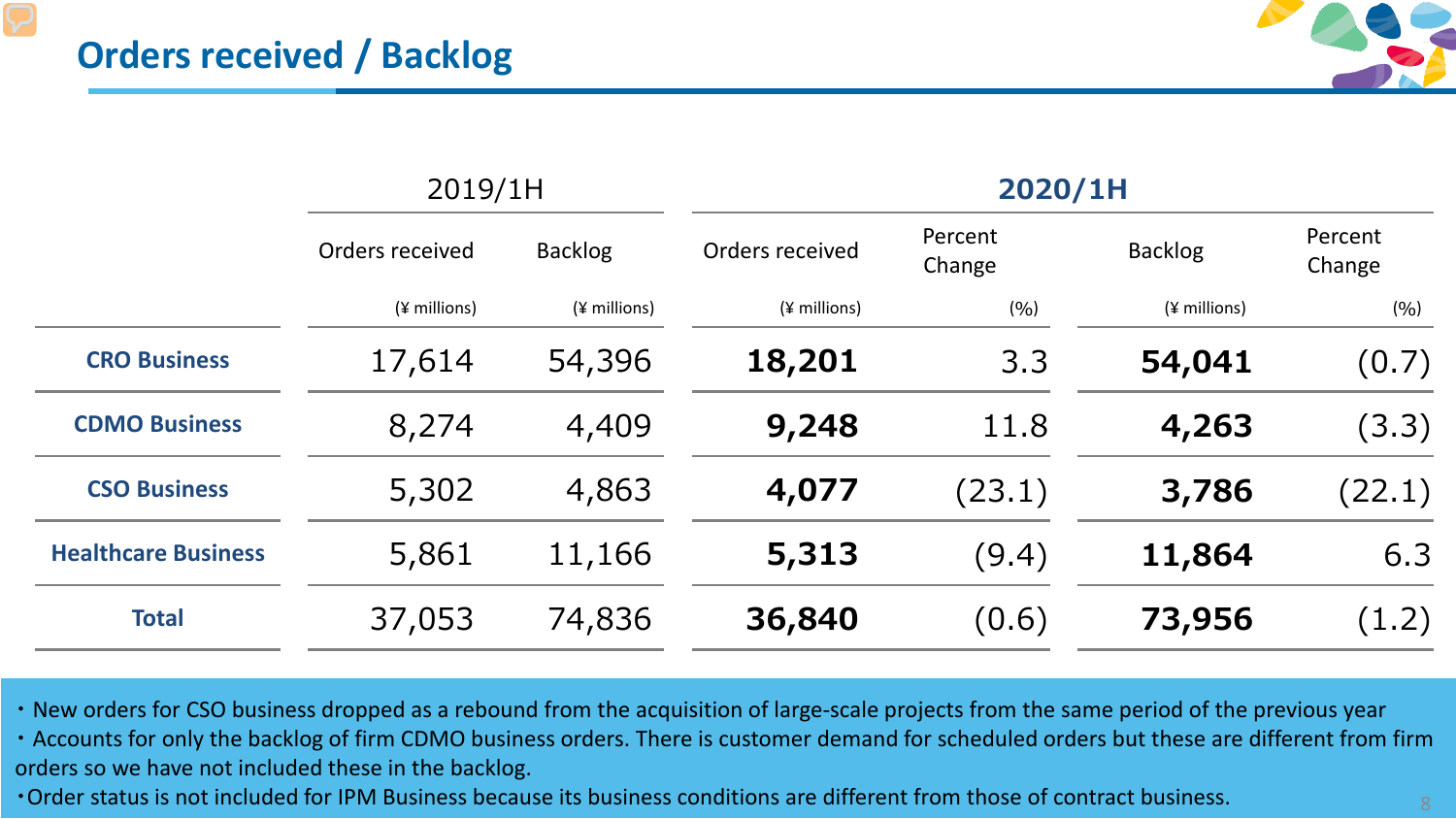#### **Trend in consolidated Sales & Operating income**



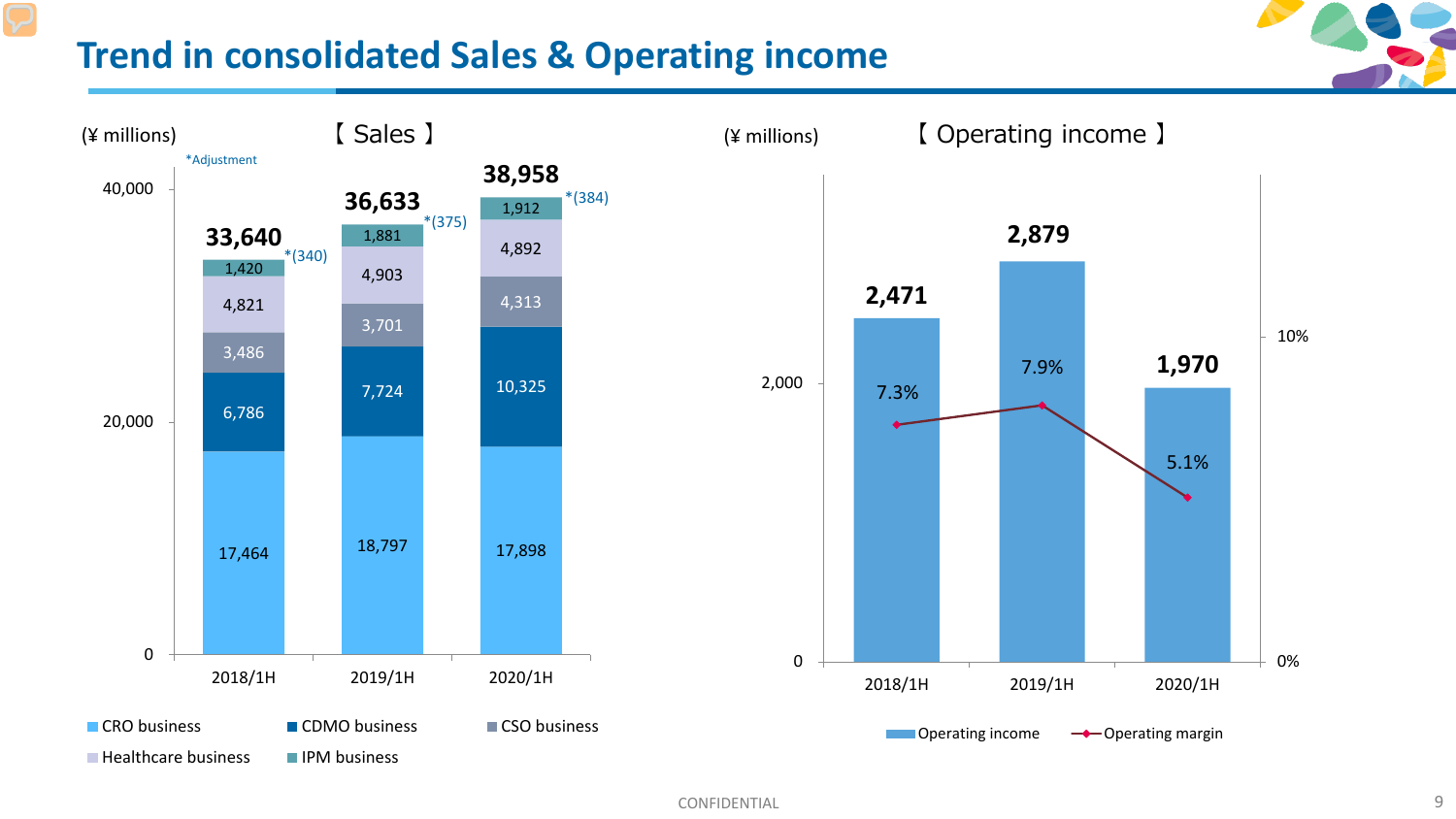### **Contract Research Organization (CRO) Business**





was also below the same period last year impacted by reduced operation rates and listing of unprofitable projects.  $\rm _{10}$ Support overseas companies entering the Japanese market, non-healthcare companies entering the healthcare sphere, and promoted measures to address sophisticating development needs including biopharmaceuticals and regenerative medicine. Sales were below the same period last year due to the impact of delay in receiving orders and cancellation/postponement of existing projects result from the effect of the downsizing of development projects and the increase in the level of difficulty. Operating income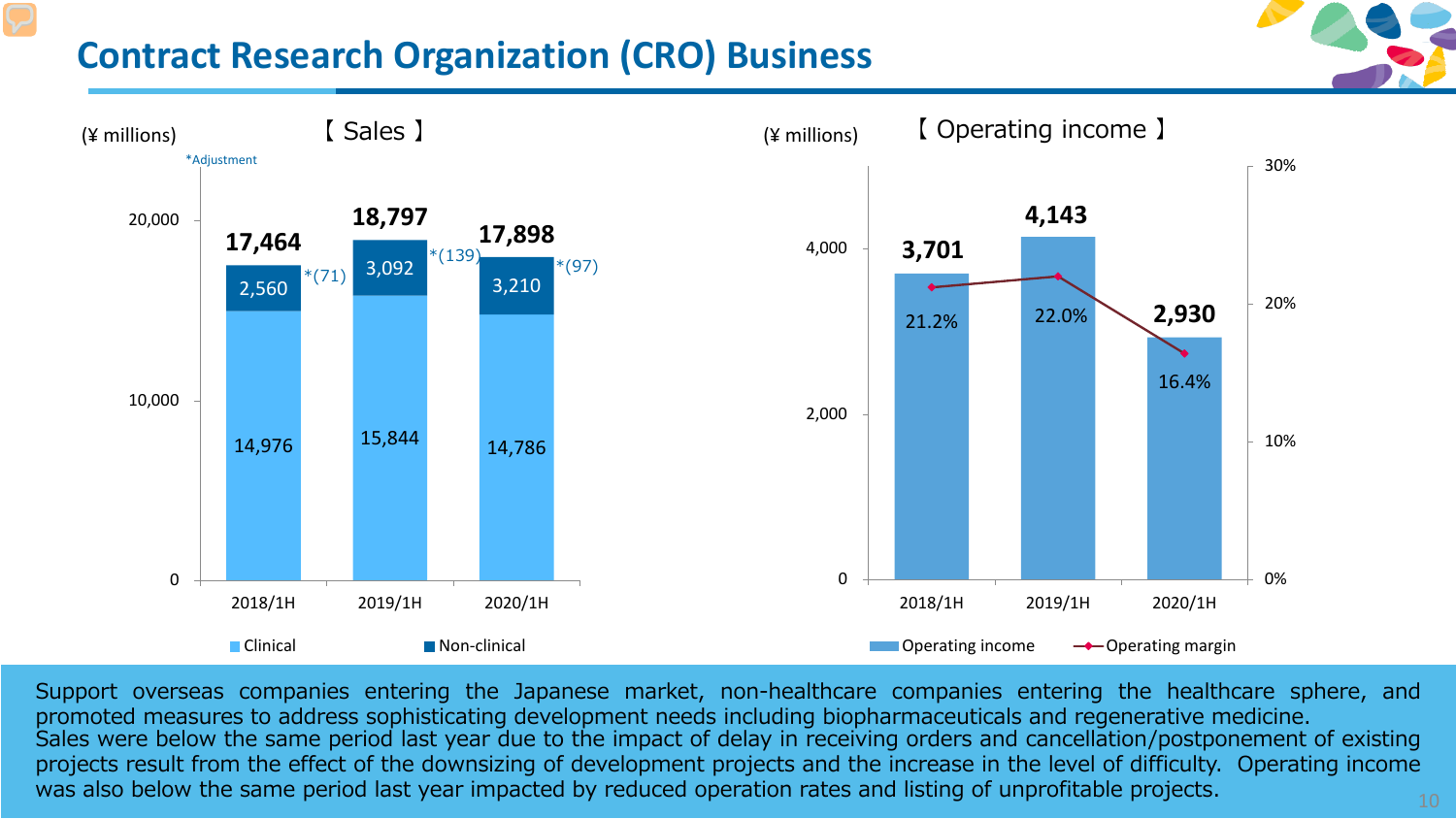# **Contract Development Manufacturing Organization (CDMO) Business**



Enhance its technological capabilities, advance its low-cost production system, and strengthen its competitiveness through strategic capital investment as a pharmaceutical manufacturing platform that expands globally, from formulation studies to investigational drug production and commercial production.

 $\sim$  11 Sales and operating income exceeded the same period last year thanks to increased contract volume in Japan and the sales contribution by CMIC CMO Nishine Co., Ltd., despite the reduction of contract volume following the inventory adjustment by customers in the United States.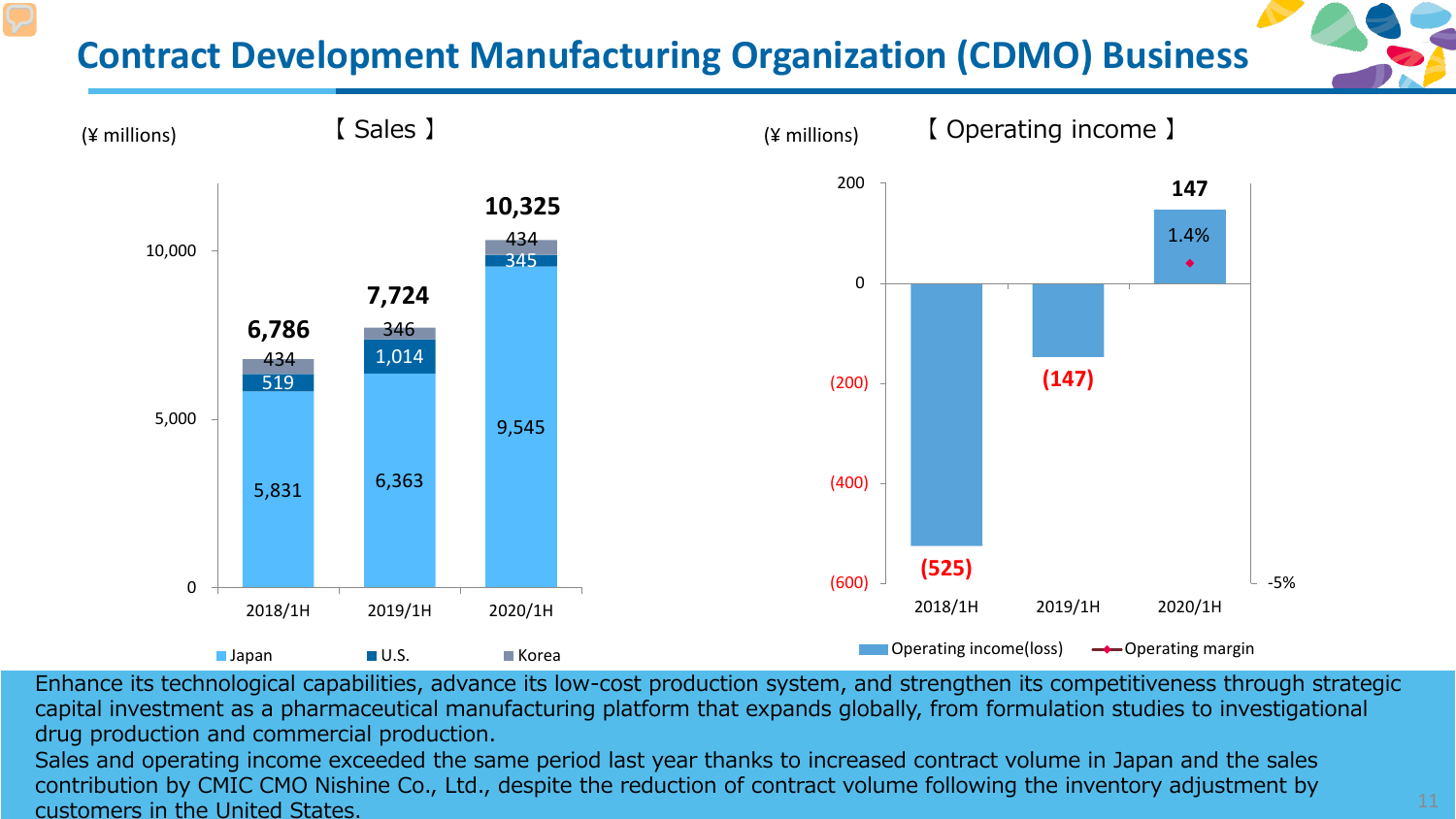## **Contract Sales Organization (CSO) Business**



Focus on securing human resources in response to strong inquiries regarding MR dispatch services. Strengthening medical affairs-related business activities. Sales and operating income exceeded the same period last year thanks to the steady progress in MR dispatch

 $\sim$  12 matrix  $\sim$  12 matrix  $\sim$  12 matrix  $\sim$  12 matrix  $\sim$  12 matrix  $\sim$  12 projects acquired in the previous period and the operation rates maintained at the high level.  $12$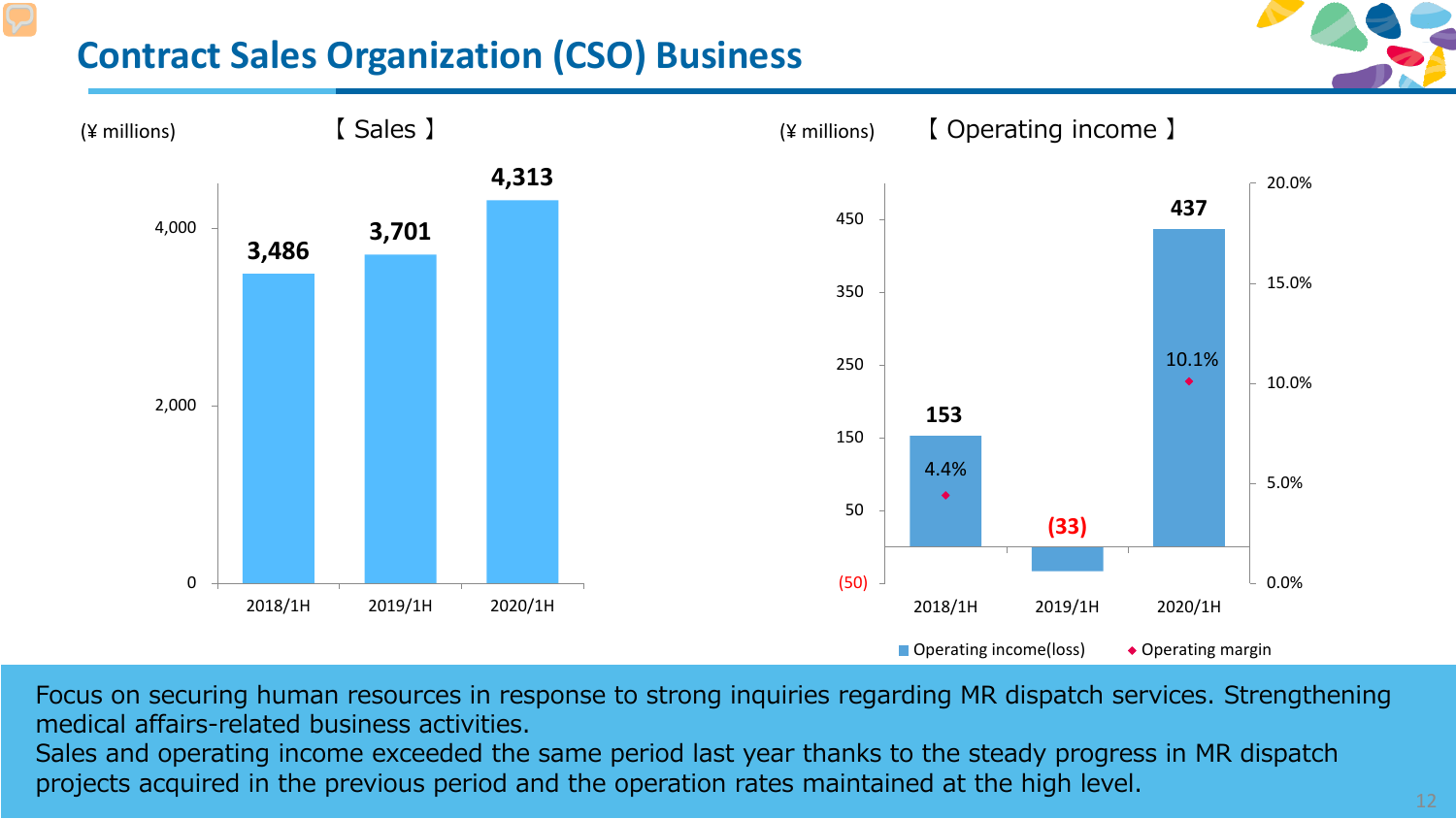#### **Healthcare Business**





Confidential confidential  $\sim 13$  and  $\sim 13$ Striving to win new SMO business orders and aim to expedite the in-flow of income for the new healthcare business. Sales were consistent with the corresponding period last year despite growth in both SMO operations and healthcare services, due to reduction in work volume for some BPO/Staffing services. Operating income was below the same period last year impacted by lower sales of BPO/Staffing services and prior investment cost to create new healthcare business models. The contract of the contract of the contract of the contract of the contract of the contract o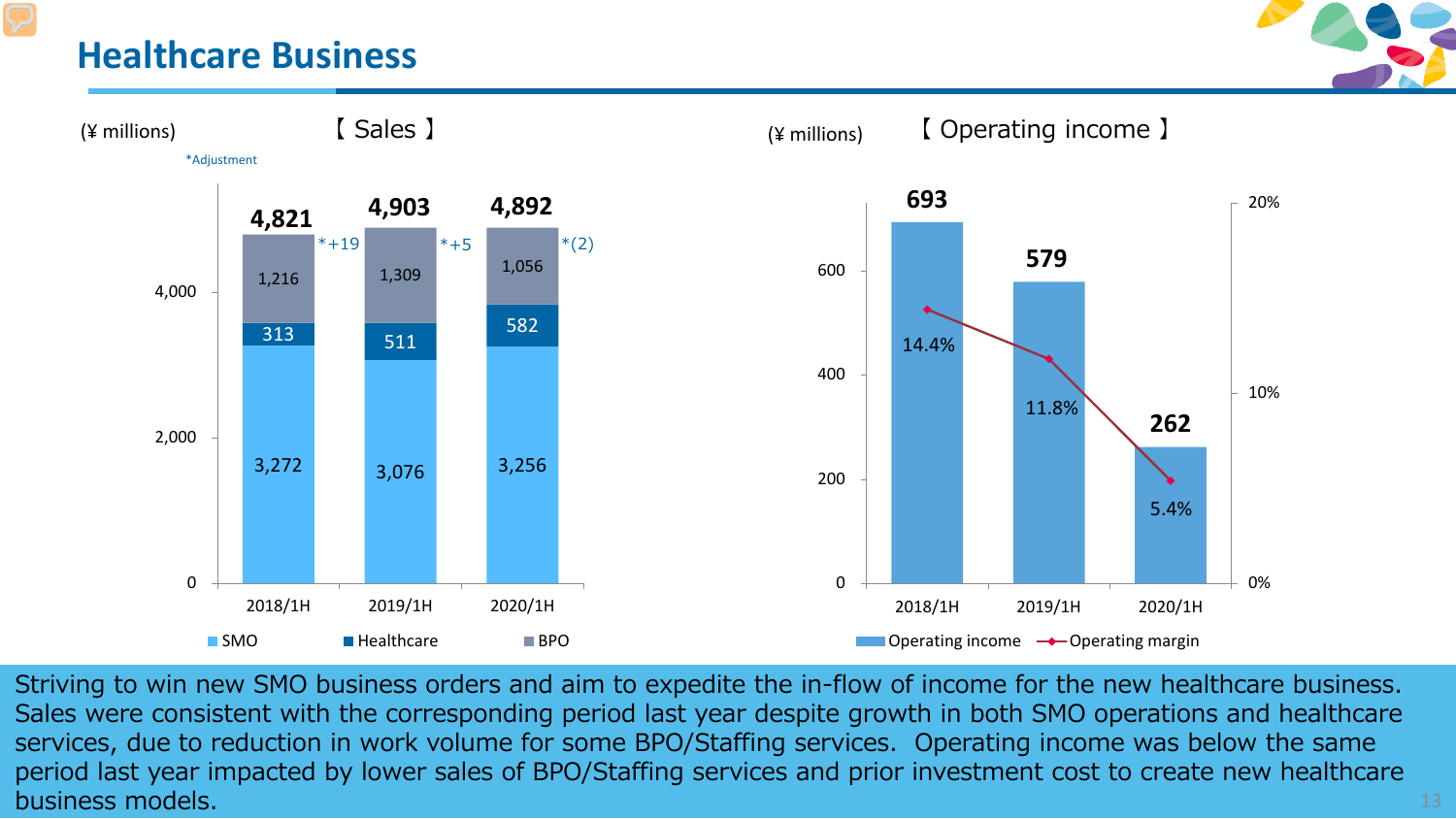### **Innovative Pharma Model (IPM) Business**



Selling orphan drugs, including products developed in-house, strengthening business foundation through provision of IPM platform such as supporting foreign companies entering the Japanese market and providing strategic options to pharmaceutical companies in accordance with their business model changes.

. The confidence of the confidence of the confidence of the confidence of  $14\,$ Though sales were consistent with the corresponding period last year, due to the effect of cost reduction and commission income, operating surplus was recorded. 14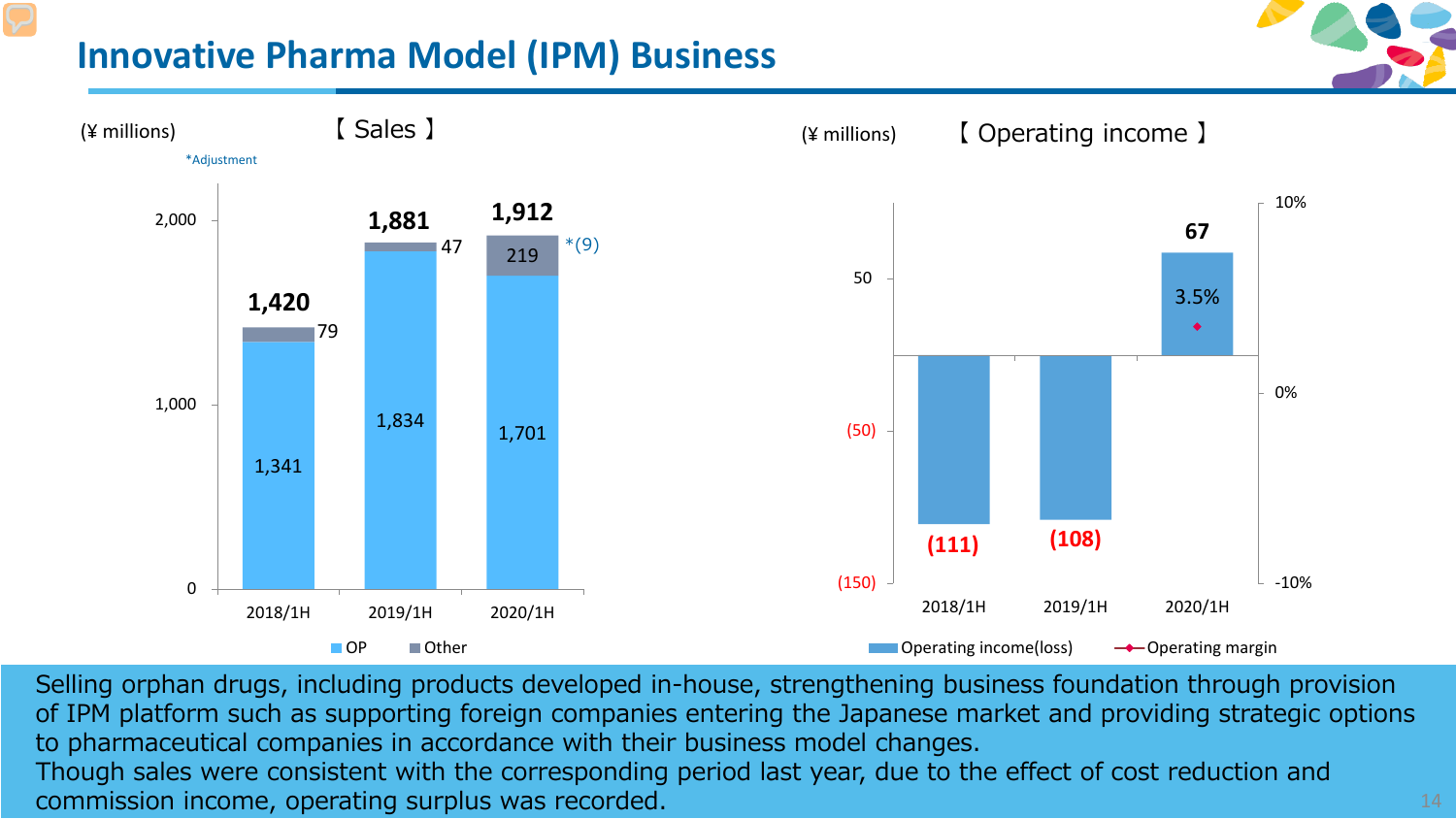#### **Balance sheet (assets)**



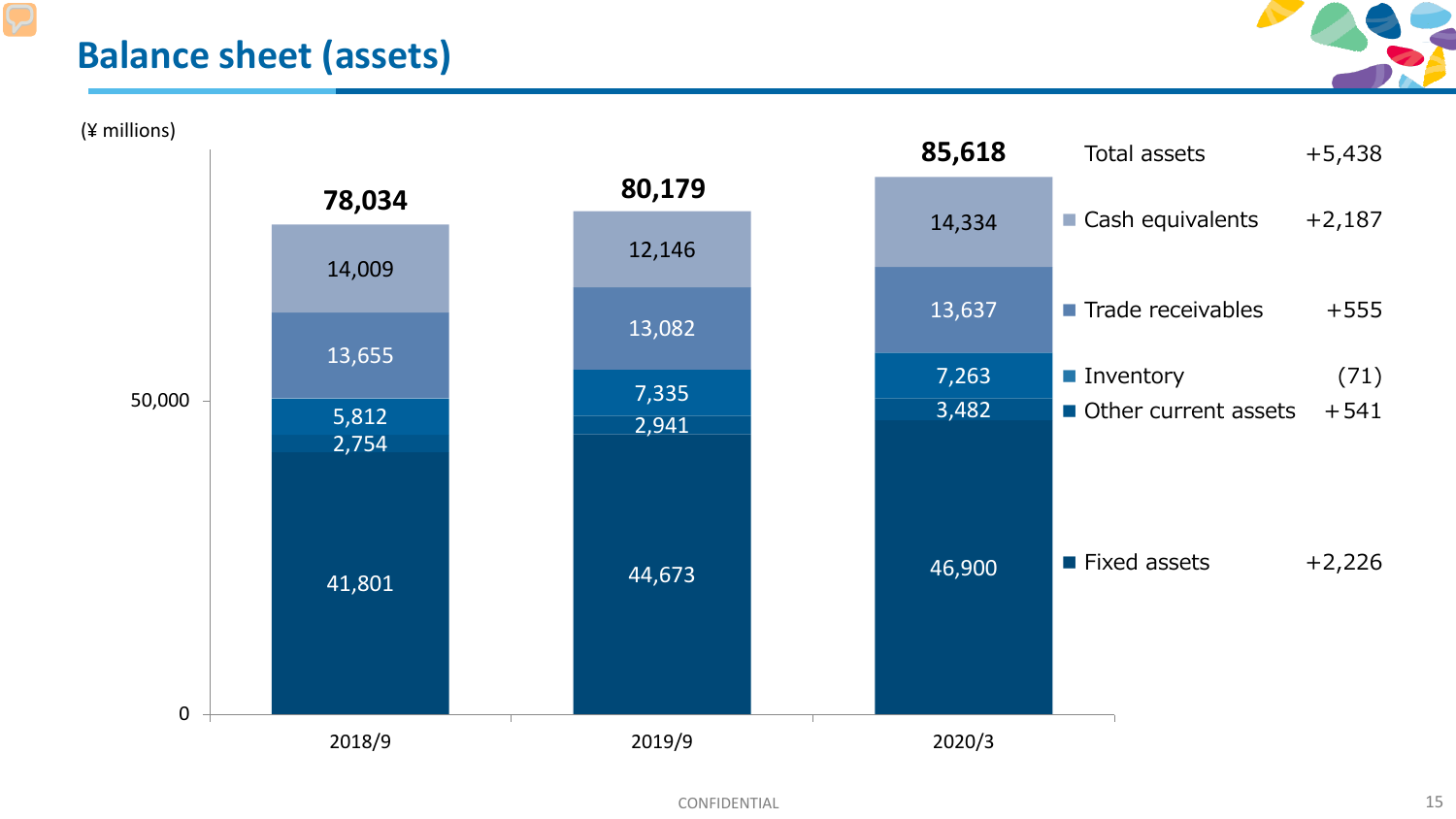#### **Balance sheet (liabilities and net assets)**



33,536 32,994 33,889 19,277 19,196 22,926 9,577 13,085 12,799 14,916 13,821 **1,082** 1,084 15,084 <sup>918</sup>**78,034 80,179 85,618**  0 50,000 2018/9 2019/9 2020/3 ■ Accounts payable (163)  $\blacksquare$  Other current liabilities  $+1,262$ ■ Other fixed liabilities (285) ■ Interest-bearing debt  $+3,729$  $\blacksquare$  Net assets  $+895$ (¥ millions)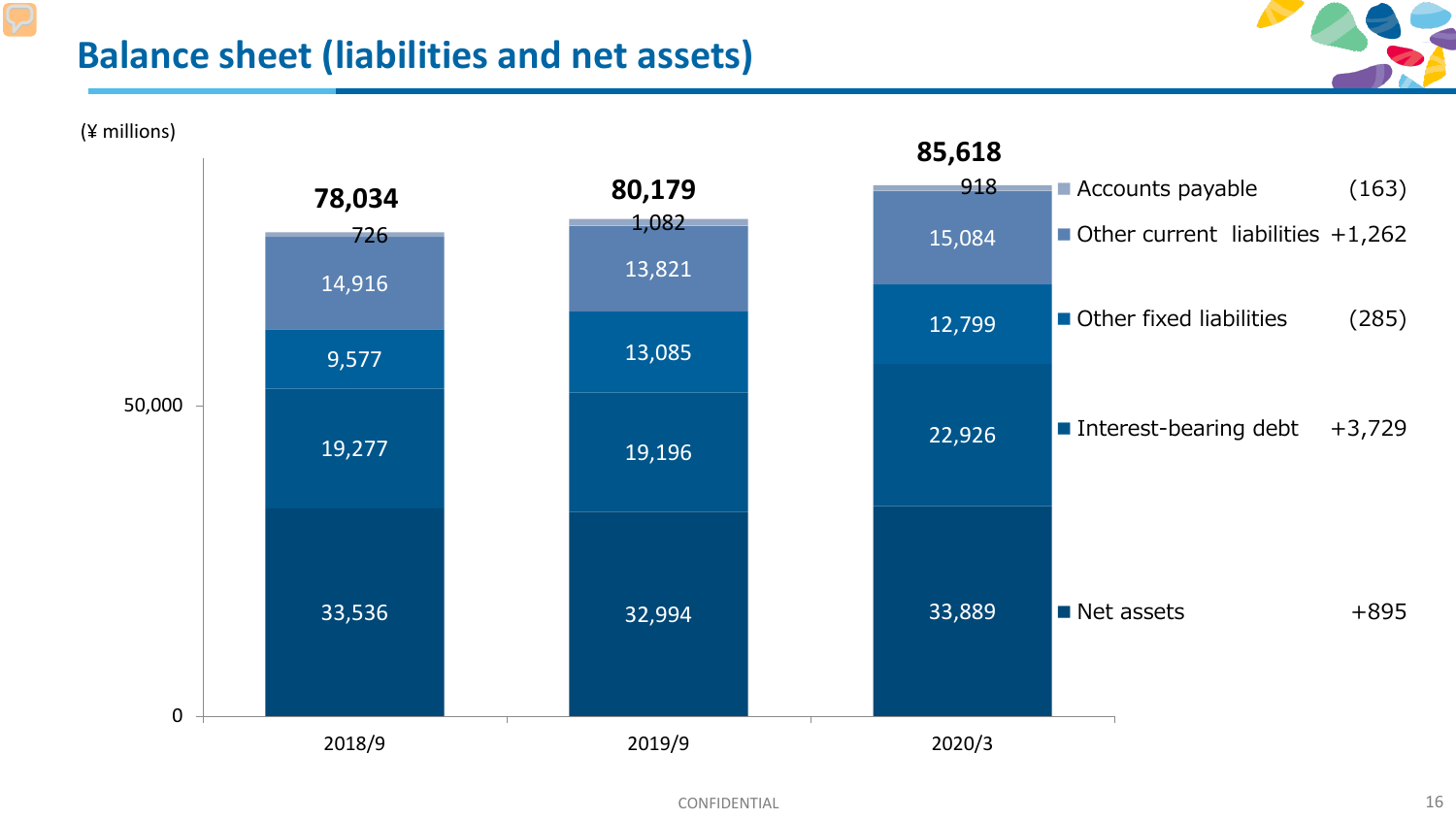#### **Cash Flows**



| (¥ millions)                                                                                            | 2019/1H | 2020/1H | Increase<br>(decrease) |
|---------------------------------------------------------------------------------------------------------|---------|---------|------------------------|
| Cash flows from operating<br>activities                                                                 | 1,744   | 1,574   | (170)                  |
| Cash flows from investing<br>activities                                                                 | (1,687) | (2,519) | (832)                  |
| Cash flows from financing<br>activities                                                                 | 931     | 3,156   | $+2,224$               |
| Effect of exchange rate change on<br>cash and cash equivalents                                          | (28)    | (8)     | $+19$                  |
| Net increase(decrease) in cash and<br>cash equivalents                                                  | 960     | 2,202   | $+1,241$               |
| Cash and cash equivalents at<br>beginning of period                                                     | 13,976  | 12,144  | (1,832)                |
| Decrease in cash and cash equivalents<br>resulting from exclusion of subsidiaries from<br>consolidation |         | (14)    | (14)                   |
| Cash and cash equivalents at end<br>of period                                                           | 14,937  | 14,332  | (605)                  |

#### [Key factor]

(Cash flow from operating activities)

- Proceeds from net income before taxes and depreciation
- Decline in cash flows from increase in income taxes paid and trade receivables

(Cash flow from investing activities)

• Outflow from purchase of property, plant and equipment of CDMO business

(Cash flow from financing activities)

• Proceeds from short-term borrowings anticipating the impact of COVID-19, issuance of commercial papers and long-term borrowing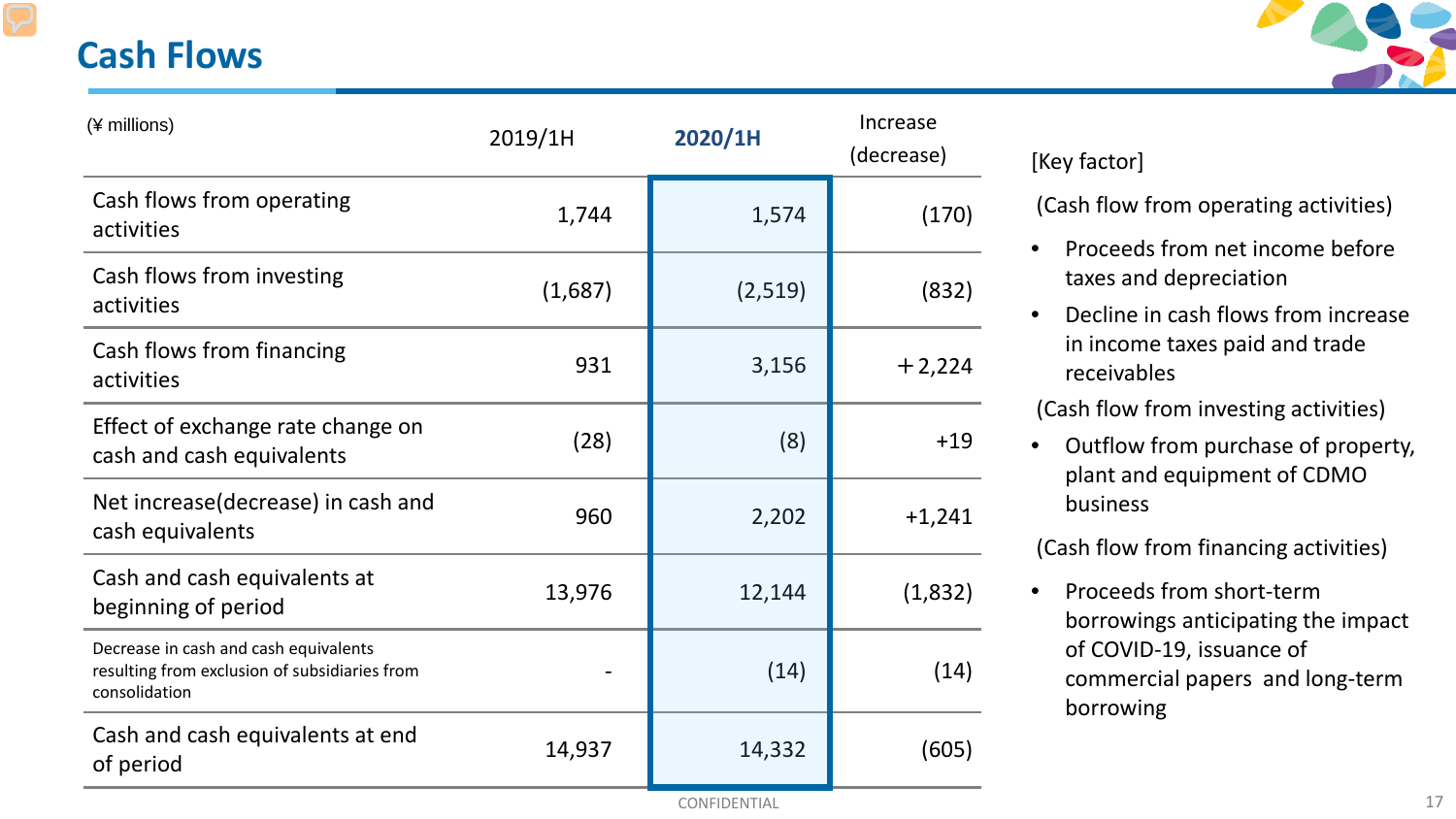

|                                                  | 2019/9<br>Actual | 2020/9<br>Plan |  |
|--------------------------------------------------|------------------|----------------|--|
|                                                  | (¥ millions)     | (¥ millions)   |  |
| <b>Sales</b>                                     | 74,373           | 81,500         |  |
| Operating<br>income                              | 4,405            | 4,900          |  |
| Ordinary<br>income                               | 3,841            | 4,600          |  |
| Profit<br>attributable to<br>owners of<br>parent | 1,822            | 2,300          |  |
| Earnings per<br>share                            | ¥98.93           | ¥127.26        |  |

#### **Forecast for FY2020**

Many pharmaceutical R&D projects have been postponed and cancelled with no prospect of restart at present.

Since it is quite difficult to predict the impact of COVID-19 ,our future outlook is undetermined.

future outlook will be announced immediately after reasonable calculation becomes possible.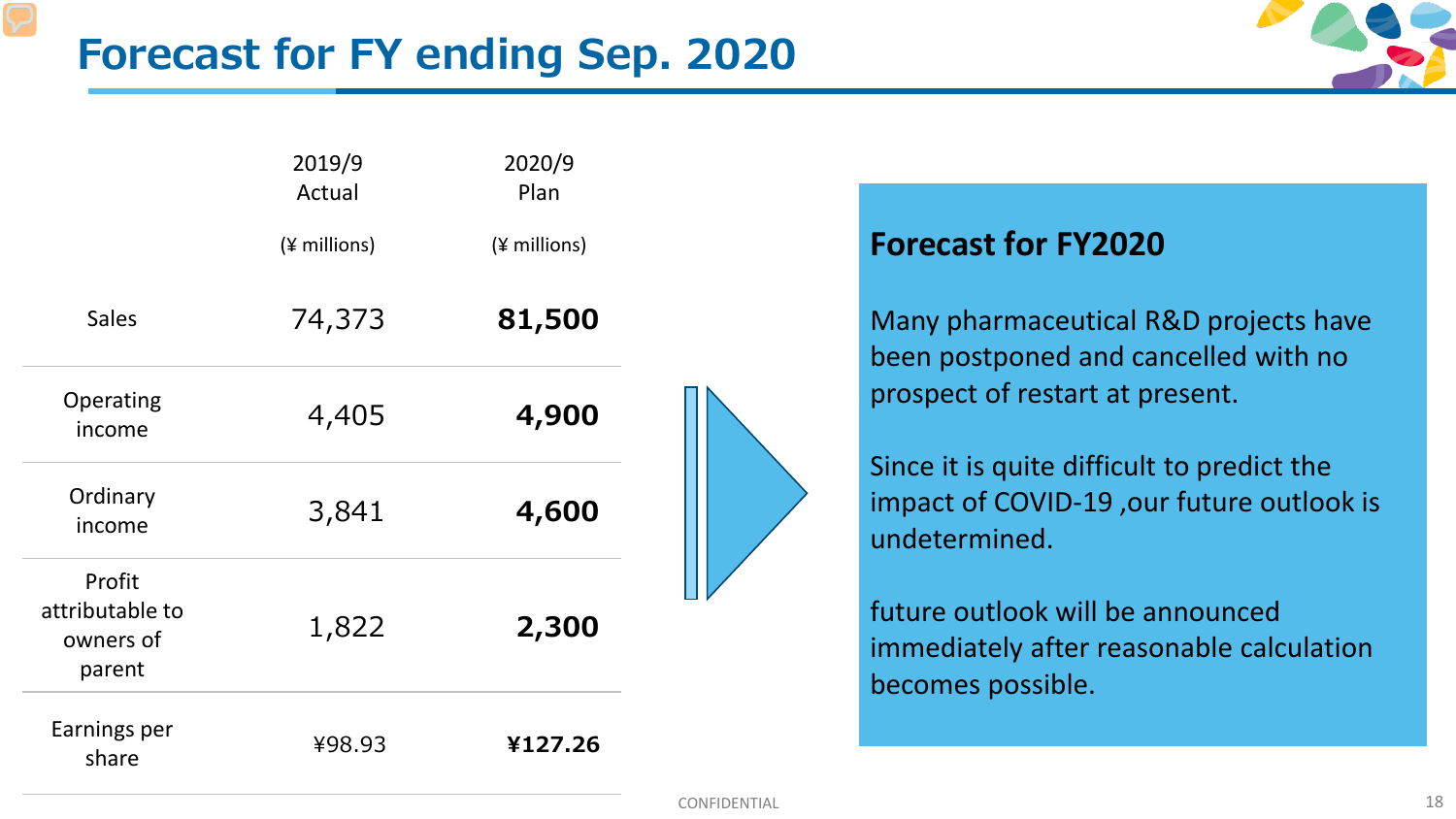# **FY2020 Dividend**



- **・ Interim dividend: Implemented dividend of ¥5 per share as originally planned**
- **・ Year-end dividend: Undetermined in conjunction with full-year earnings forecast**

#### **<The policy on the distribution of profits>**

- **・Maintain sustainable payment of dividends based on the dividend payout target of 30%**
- **・Pay a stable dividend with the minimum annual dividend set at ¥10 per share**

|                                                                            | Annual dividends      |              |              |  |  |
|----------------------------------------------------------------------------|-----------------------|--------------|--------------|--|--|
|                                                                            | End of second quarter | Term end     | Total        |  |  |
|                                                                            | Yen                   | Yen          | Yen          |  |  |
| Original forecast<br>(out November 7, 2019)                                | 5.00                  | 33.00        | 38.00        |  |  |
| <b>Revised forecast</b>                                                    |                       | undetermined | undetermined |  |  |
| Results for the current fiscal year                                        | 5.00                  |              |              |  |  |
| Results for the previous fiscal year<br>(Fiscal year ended September 2019) | 5.00                  | 27.00        | 32.OC        |  |  |